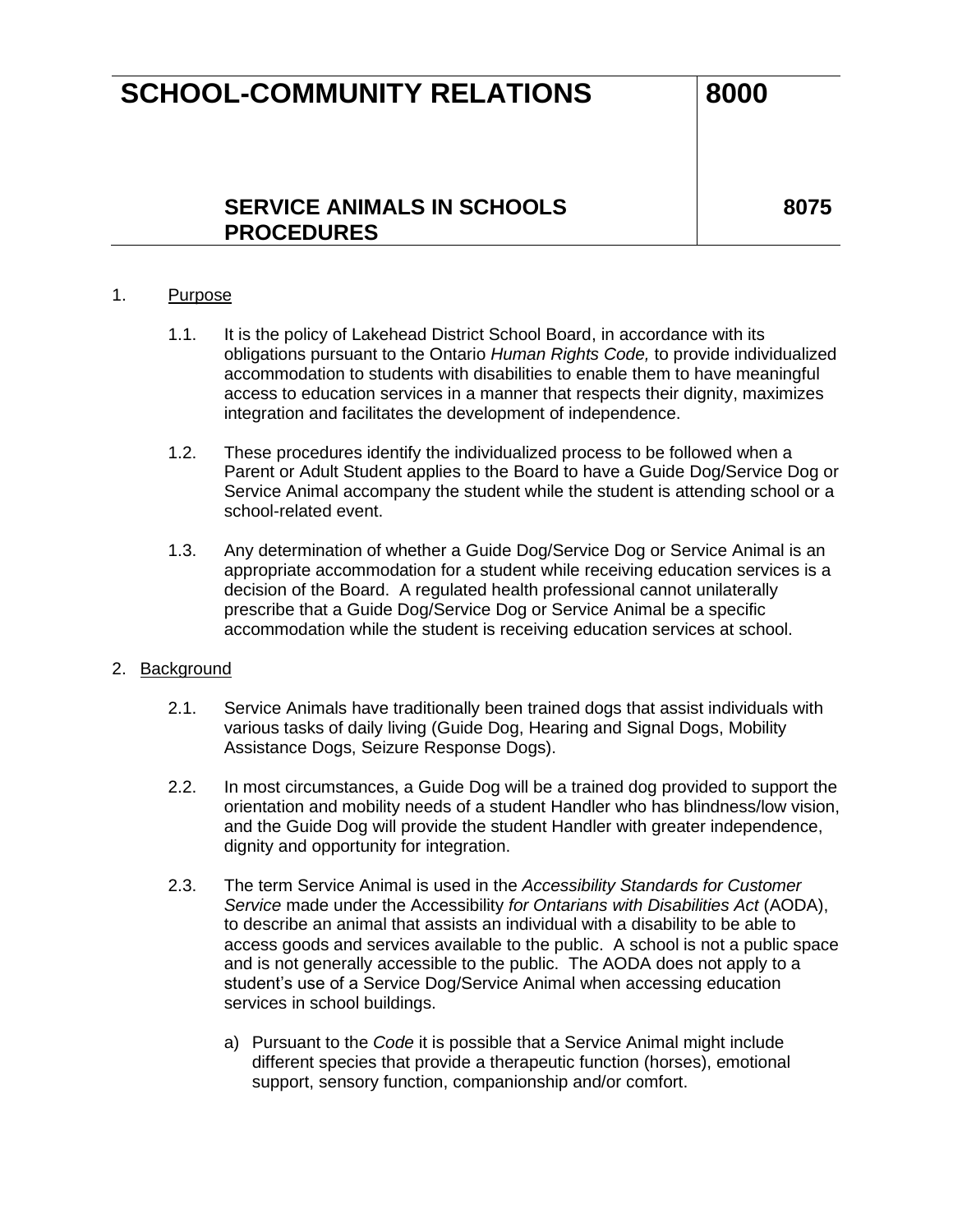## **SERVICE ANIMALS IN SCHOOLS PROCEDURES**

**8075**

b) The determination of whether the animal is an appropriate accommodation in the school setting to accommodate a demonstrated disability-related learning need and/or act of daily living necessary while at school, is a decision of the Board. Such a decision will consider that animals, other than dogs, are not trained by an Accredited Training Organization and may pose a risk to the safety of students and staff and/or may be disruptive to the learning environment.

#### 3. Definitions

For the purpose of this 8075 Service Animals in Schools Policy and Procedures, the following definitions apply:

*Accredited Training Organization* is a Guide Dog or Service Dog trainer that is accredited by:

- International Guide Dog Federation ("IGDF"): which develops and ensures compliance with the standards by which Guide Dogs for the blind/low vision are trained by its member organizations;
- Assistance Dogs International ("ADI"): which develops and ensures compliance with the standards by which Guide, Hearing and Service Dogs are trained by its member organizations; or
- A Guide Dog or Service Dog trainer that attests to compliance with the Meghan Search and Rescue Standard in Support of Accessibility: Persons with a Disability Teamed with Service Dogs standard for training (MSAR).

*Adult Student* shall be defined to mean a student who is 18 years of age or older or 16 or 17 years of age and has removed him/her/themselves from the care and control of their custodial parent.

#### *Disability* means:

- any degree of physical disability, infirmity, malformation or disfigurement that is caused by bodily injury, birth defect or illness and, without limiting the generality of the foregoing, includes diabetes mellitus, epilepsy, a brain injury, any degree of paralysis, amputation, lack of physical coordination, blindness or visual impediment, deafness or hearing impediment, muteness or speech impediment, or physical reliance on a guide dog or other animal or on a wheelchair or other remedial appliance or device;
- a condition of mental impairment or a developmental disability;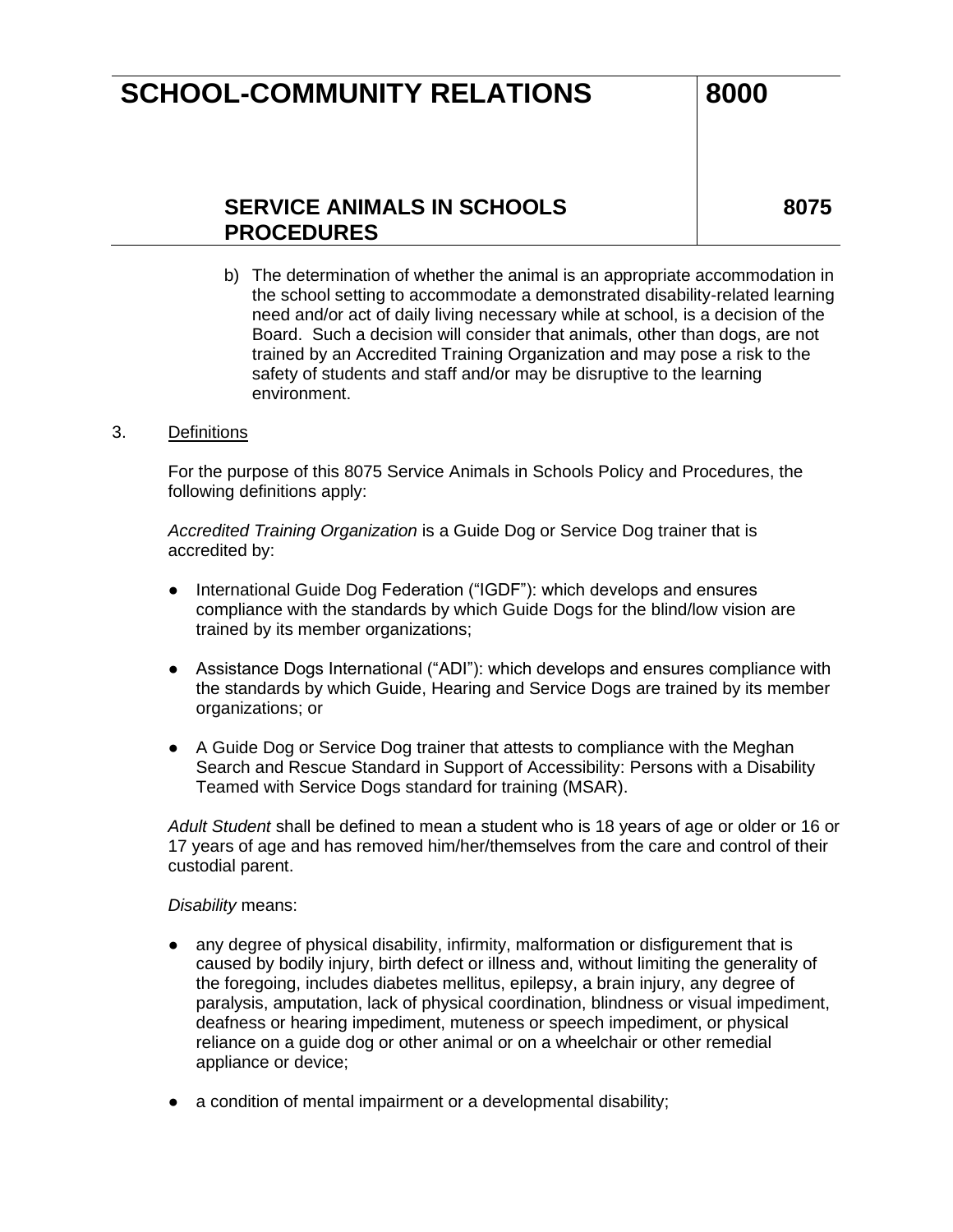### **SERVICE ANIMALS IN SCHOOLS PROCEDURES**

**8075**

- a learning disability, or a dysfunction in one or more of the processes involved in understanding or using symbols or spoken language;
- a mental disorder; or
- an injury or disability for which benefits were claimed or received under the insurance plan established under the *[Workplace Safety and Insurance Act](https://www.canlii.org/en/on/laws/stat/so-1997-c-16-sch-a/latest/so-1997-c-16-sch-a.html)*, 1997.

*Guide Dog* means a dog trained as a guide for a blind person and having the qualifications prescribed by the regulations pursuant to the *Blind Persons' Rights Act*.

*Handler* refers to the individual trained by an Accredited Training Organization who is managing the Guide Dog/Service Dog and, in most cases, will be the student for whom the Guide Dog/Service Dog is provided.

*Parent* shall be defined to mean a custodial parent of the student or a guardian pursuant to the *Education Act.*

*Service Dog* means a dog, which has been certified after successfully completing a training program provided by an Accredited Training Organization.

*Service Animal,* for the purpose of these procedures, includes a therapy dog, companion animal, comfort animal and emotional support animal, and includes a dog or other domesticated animal that may legally reside in an urban, residential home, that is not highly trained to perform particular tasks to assist with a student's disability-related needs, but provides emotional support (and/or companionship, calming influence) for a student with a disability-related mental health, and/or psychological need. A Service Animal provides support relating to a student's disability to assist that student in meaningfully accessing education.

#### 4. Roles and Responsibilities

- 4.1. Principals
	- 4.1.1. School principals are responsible for the management of the school premises, the staff providing educational programs and the health and safety of all students.
		- a) A school principal has authority to exclude any animal, including Guide Dogs/Service Dogs/Service Animals, from entry onto school premises and school building(s), as an accommodation for a student, provided that the student is offered alternative accommodation to meet the student's demonstrated disability-related learning needs and/or act of daily living necessary while at school.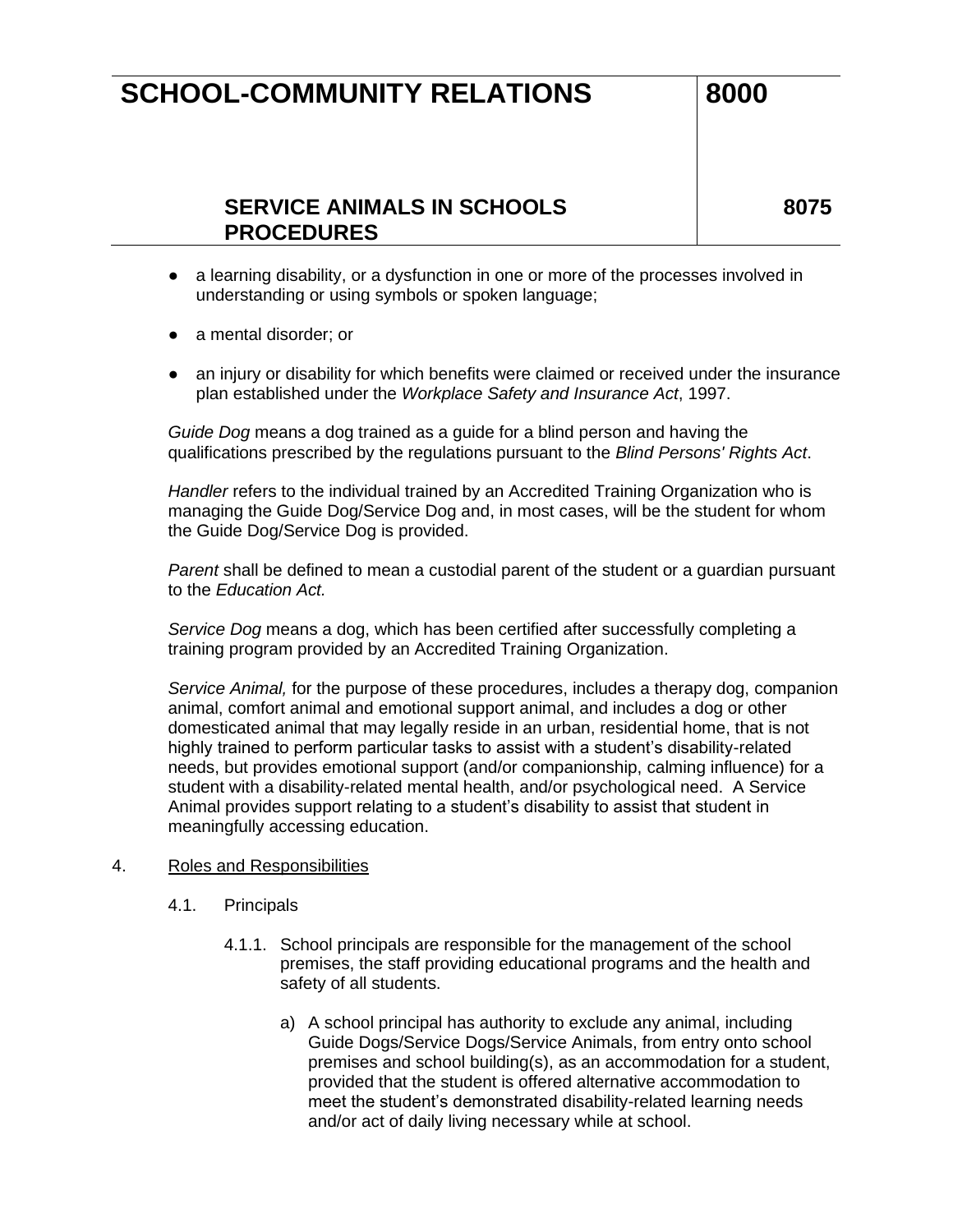### **SERVICE ANIMALS IN SCHOOLS PROCEDURES**

**8075**

- b) School principals, before admitting a Guide Dog/Service Dog to the school or at school related activities with the student Handler, shall require a Parent/Adult Student to submit a completed application, included in Appendix A of the Procedures.
- c) Before admitting a Service Animal, the school principal shall require the Parent/Adult Student to submit a completed application, included in Appendix B of the Procedures.
- 4.1.2. On receipt of an application for a Guide Dog/Service Dog or Service Animal, the school principal shall review the application for completeness and may request any additional information or clarification necessary to assess the request for accommodation.
- 4.1.3. The school principal shall be responsible for communication with the Parent/Adult Student with respect to the accommodation process, and where approved, the implementation and management of the accommodation.
- 4.1.4. Where a student supported by a Guide Dog/Service Dog/Service Animal, whose parent is the Handler, seeks only to attend a school excursion with the Guide Dog/Service Dog/Service Animal, which is at a location where the public is customarily admitted, efforts will be made to facilitate the student's participation with the Guide Dog/Service Dog/Service Animal and parent as the Handler. Inquiries may need to be made regarding competing rights and transportation arrangements.
- 4.2. Parents/Adult Students
	- 4.2.1. Parents or Adult Students are required to provide all necessary documentation and engage in the consultation process for the purpose of considering and implementing, if appropriate, the request that a Guide Dog/Service Dog accompany the student at school and/or on schoolrelated activities. The Parent or Adult Student shall be responsible for:
		- a) submission of Appendix A;
		- b) costs related to the dog, food, grooming, harness, crate and/or mat and veterinary care;
		- c) obtaining training and maintaining the Guide Dog/Service Dog training to provide the accommodation in a safe manner that does not disrupt student learning;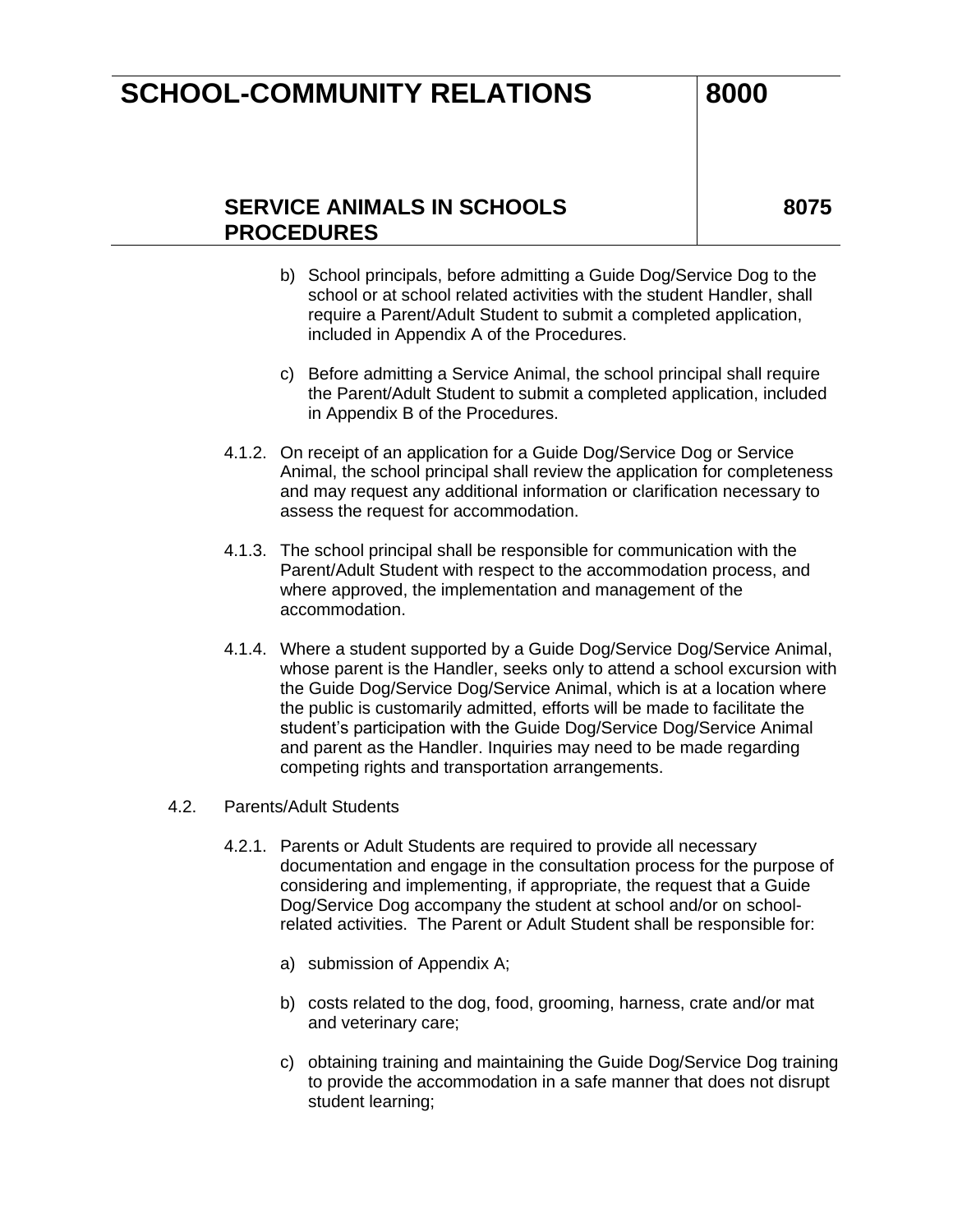### **SERVICE ANIMALS IN SCHOOLS PROCEDURES**

**8075**

- d) providing confirmation of municipal license for the dog (to be updated annually);
- e) providing confirmation of certificates of training not older than six months from an Accredited Training Organization attesting that the dog and student Handler have successfully completed training and may safely engage in a public setting without creating a risk of safety or a risk of disruption within a school setting;
- f) assessment information provided by a registered pediatrician, psychologist, psychiatrist (or other regulated health professional as determined by the Board) with expertise regarding the student's disability-related needs supporting the request for a Guide Dog/Service Dog;
- g) supporting documents such as psychological, occupational or physical therapy assessments, functional behaviour assessments, etc. about the student's disability-related needs and learning needs;
- h) a description of the services provided by the Guide Dog/Service Dog to the student, and how those services will accommodate the student's disability-related needs and assist the student in achieving their learning goals and/or goals of daily living while at school;
- i) a certificate not greater than three months old (to be updated annually), from a veterinarian qualified to practice veterinary medicine in the Province of Ontario attesting that the dog is an adult; identifying the age and breed; does not have a disease or illness that might pose a risk to humans; has received all required vaccinations; and is in good health to assist the student (to be updated annually); and
- j) general liability insurance (to be updated annually), providing coverage in an amount specified by the Board  $1$  in the event of an injury or death as a result of the Guide Dog/Service Dog's attendance on school property or on a school-related activity  $2$ .

### 4.3. Students

4.3.1. Students will be expected to act as the Guide Dog/Service Dog's primary handler. The student Handler must:

Note usually 2 million in general liability insurance coverage is requested. This requirement might need to be waived on the basis of equity in the event that it causes financial hardship for a family.

Note insurance should not pose a barrier to the provision of accommodation as a result of socio-economic factors.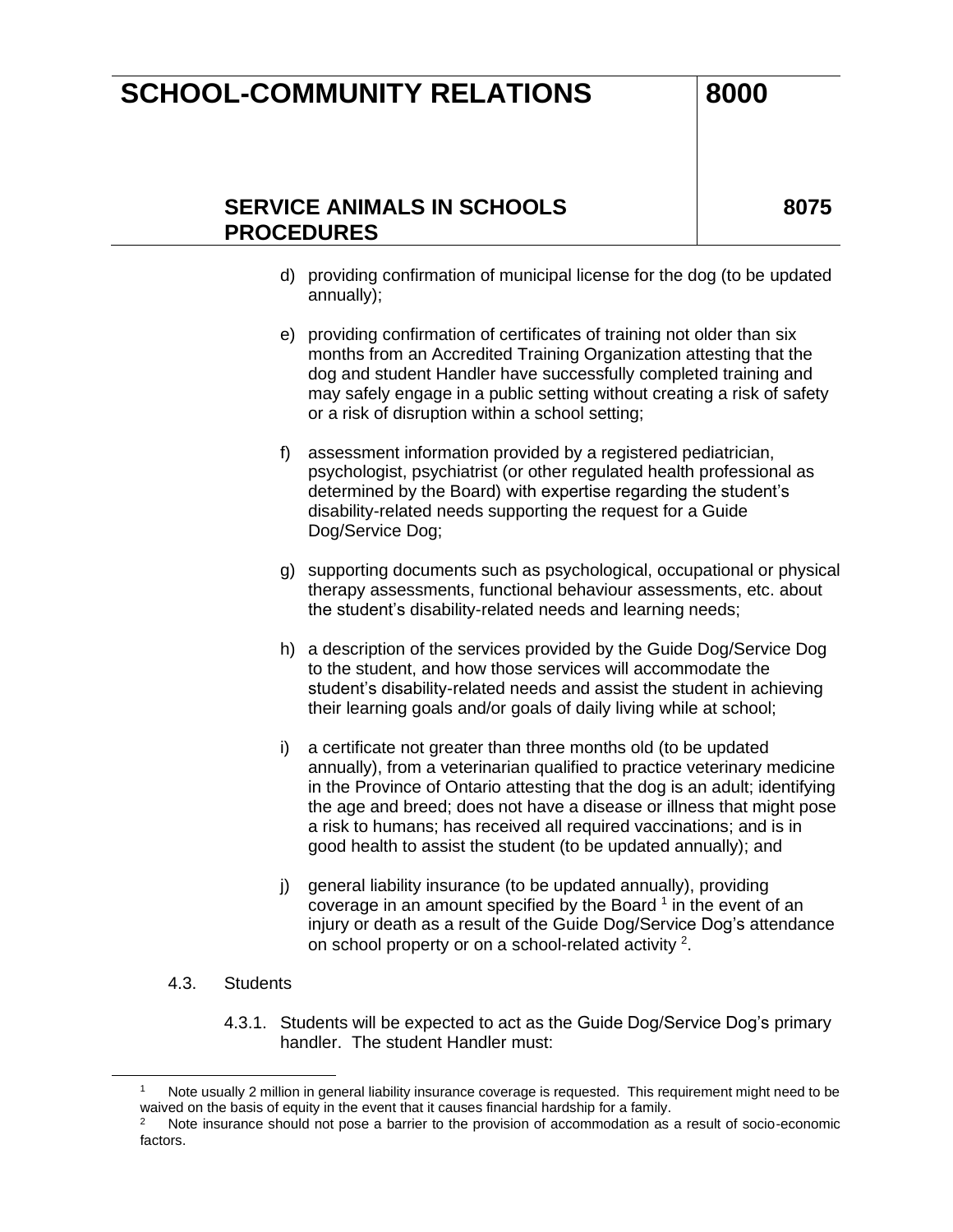### **SERVICE ANIMALS IN SCHOOLS PROCEDURES**

**8075**

- a) demonstrate the ability to control the Guide Dog/Service Dog in accordance with the training received;
- b) ensure that the Guide Dog/Service Dog is always wearing a vest and leash or harness when the dog is not in its crate;
- c) ensure the Guide Dog/Service Dog does not disrupt the learning of others with unnecessary vocalization or other behaviour, including aggressive or threatening behaviour;
- d) ensure the Guide Dog/Service Dog's biological needs are addressed;
- e) transition and maintain at all times the Guide Dog/Service Dog on a leash, harness, mat and/or crate; and
- f) comply with an accommodation plan that addresses the competing rights of others.
- 4.3.2. In exceptional circumstances subject to the standards of undue hardship pursuant to the Ontario *Human Rights Code*, the Board will consider an application for a student who will not be acting as the primary Handler of the Guide Dog/Service Dog.
- 4.4. Guide Dog / Service Dog

The Parent/Adult Student need to co-operate in the accommodation process by taking necessary care of the Guide Dog/Service Dog to maintain a safe learning environment as follows.

The Guide Dog/Service Dog:

- a) shall be a trained and certified by Accredited Training Organization;
	- i) will have evidence of training or re-certification confirming compliance with training requirements within the last six months be required.
- b) must be groomed and clean;
- c) needs to be responsive to commands and demonstrate that it can perform the necessary tasks or accommodation while on school property;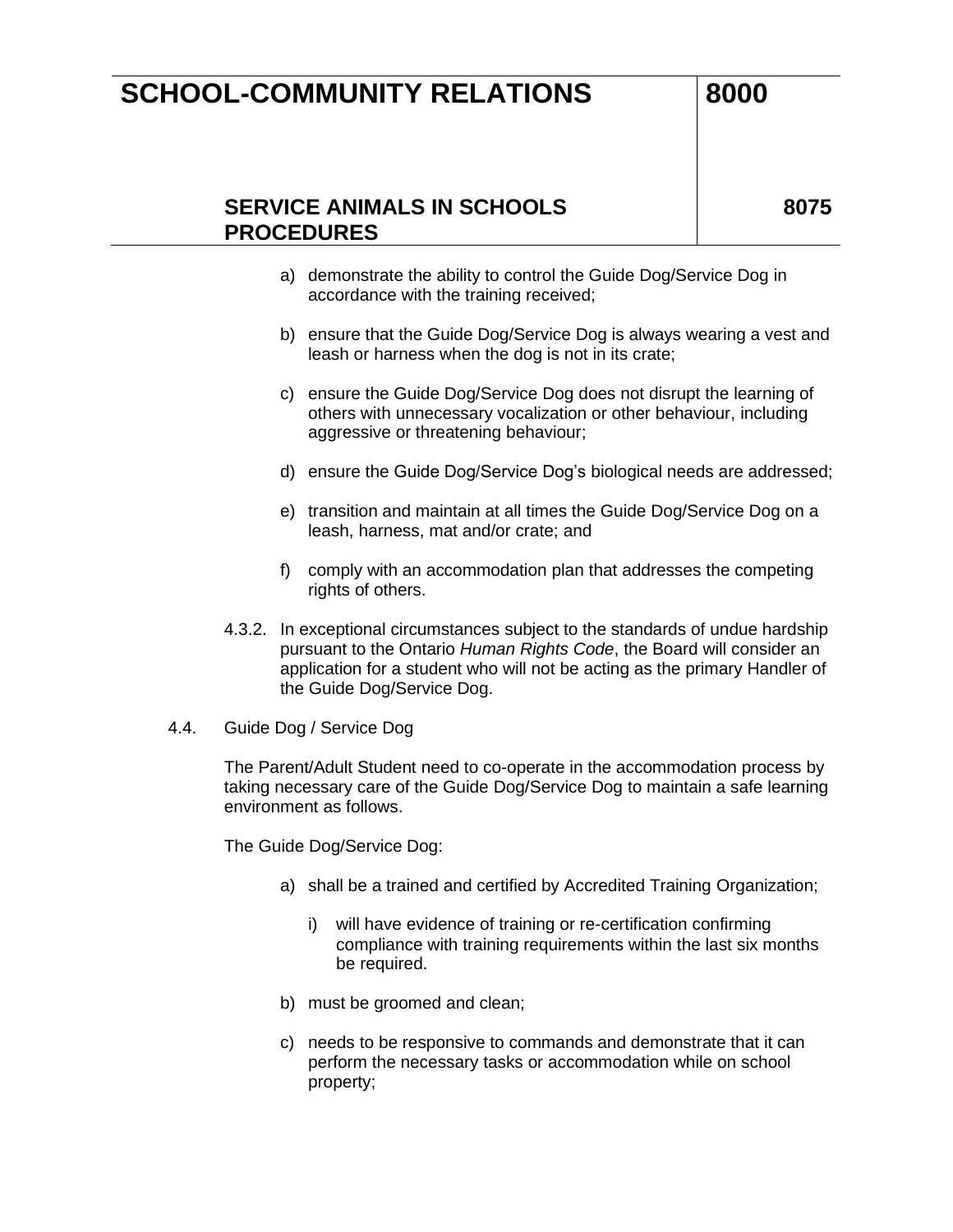### **SERVICE ANIMALS IN SCHOOLS PROCEDURES**

**8075**

- i) not engage in behaviour that puts at risk the safety of others, including other animals, or that creates disruption in the learning environment, which will be assessed considering the behaviour such as, but is not limited to, growling, nipping, barking and biological functions in the school building; and
- ii) such behaviour is grounds to prohibit the Guide Dog/Service Dog's attendance on school property and in the school building.
- d) needs to have control of its biological functions so as not to soil the inside of buildings, and
- e) needs to demonstrate continuous appropriate behaviour with its Handler and others in the school environment to remain eligible for entry in school buildings or school-related events.

#### 5. Assessment of the Accommodation Request

- 5.1. Once the application and all necessary documentation is received by the school principal, a review will take place by the Board team supporting the student and a meeting shall be scheduled to review the accommodation request. Every effort will be made to review the documentation and schedule a meeting in a reasonable timeframe.
- 5.2. A meeting(s) with the Board's team supporting the student, the Parent/Adult Student and student (as appropriate), the health practitioner recommending the Guide Dog/Service Dog or Service Animal for the student, the trainer of the Guide Dog/Service Dog and of the Handler, and any other individuals who may contribute to the accommodation process may be scheduled to review the request for accommodation.
- 5.3. Each request for a Guide Dog/Service Dog or Service Animal will be addressed on an individual basis giving consideration to factors including:
	- a) the individual learning strengths and needs of the student, the student's existing IEP goals, safety plan, behaviour plan and/or student's medical plan of care (if any);
	- b) supporting documents such as psychological, occupational or physical therapy assessments, functional behaviour assessments, etc.;
	- c) evidence of how the Guide Dog/Service Dog or Service Animal's attendance at school might provide accommodation for a demonstrated disability-related learning need and/or act of daily living necessary while at school;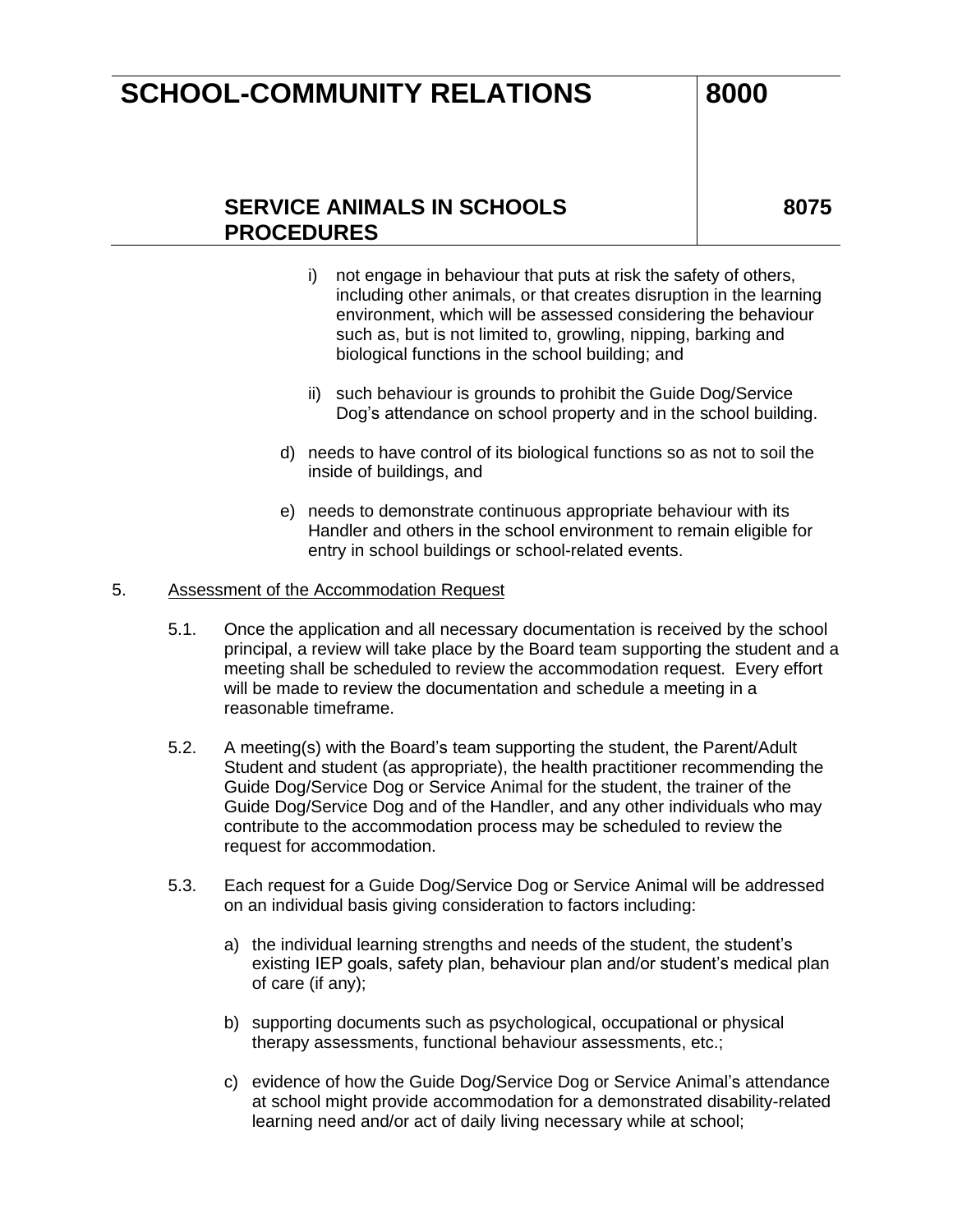### **SERVICE ANIMALS IN SCHOOLS PROCEDURES**

**8075**

- d) assessment information provided by a regulated health professional with expertise regarding the student's disability-related needs supporting the request for a Guide Dog/Service Dog or Service Animal;
- e) the training and certification of the Guide Dog/Service Dog and student as Handler;
- f) the impact of the accommodation on the student's dignity, integration and independence;
- g) whether one or more alternative accommodations can meet the needs of the student;
- h) whether the student's attendance with a Guide Dog/Service Dog or Service Animal might require an increase in the level of staff support provided to the student;
- i) whether training will be required for staff and/or the student;
- j) the impact of the accommodation on the learning environment for the student, other students, including: health, safety, disruption;
- k) any competing human rights of students, staff, and community members using the school pursuant to a permit; and
- l) recommendations for accommodation plans to reconcile competing rights.
- 5.4. The process of accommodation, including inquiries regarding competing rights and notice to the school community, shall respect the student's right to privacy regarding their disability and specific learning needs and/or needs of daily living.
- 5.5. Where the student is not the primary Handler, Board staff must be trained as the Handler(s) and accompany the student and dog at all times. As a result, such requests will be individually considered, in accordance with the duty to accommodate to the point of undue hardship, including consideration of the resources required and alternative accommodations that might meet the student's demonstrated disability-related learning needs.
- 5.6. Service Animals shall only be considered when reasonable methods in the school setting have been unsuccessful in meeting the demonstrated disabilityrelated learning needs and/or act of daily living necessary while at school for meaningful access to education. Parents must complete an application for a Service Animal included in Appendix B of the Procedures.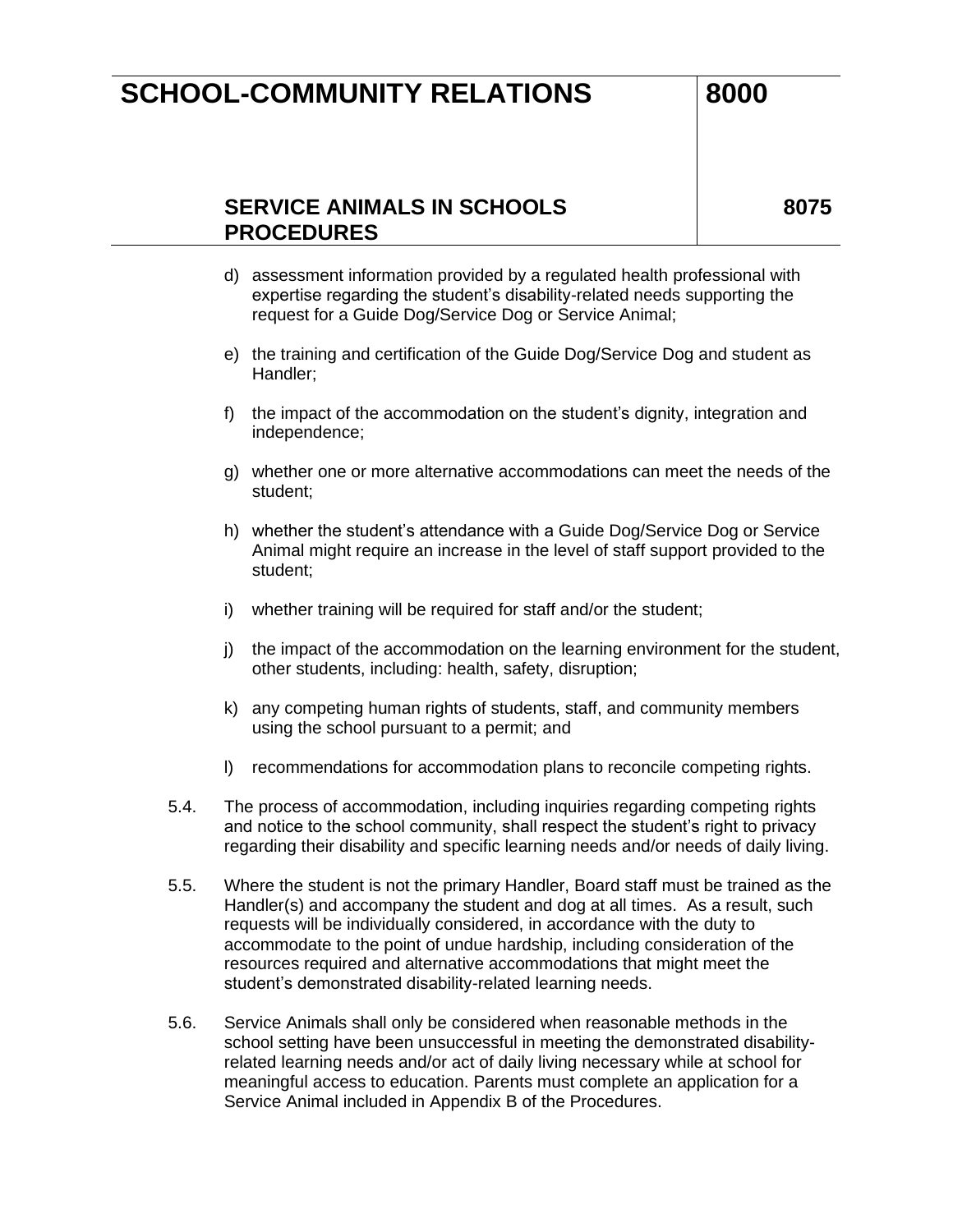## **SERVICE ANIMALS IN SCHOOLS PROCEDURES**

**8075**

- a) The accommodation process following a request by a Parent/Adult Student for a Service Animal shall be consistent with the process noted above, but shall also include any special considerations that may arise if an animal is a species other than a dog, including the ability to be trained, necessary biological functions, the capacity for the animal to respond to commands, whether the animal may be kept on a leash/harness/crate/mat and how such restrictions might impact accommodation.
- 5.7. The determination with respect to the application for a Guide Dog/Service Dog or Service Animal shall be communicated to the Parent/Adult Student, in writing, in accordance with Appendix D. If the request for a Guide Dog/Service Dog/Service Animal is being denied, the decision will be made in consultation with the superintendent of education.

#### 6. Implementing the Accommodation

- 6.1. Where approval is granted, the school principal, in consultation with the student's educational team, will do the following:
	- a) make changes to the student's IEP goals, safety plan, behaviour plan and/or student's medical plan of care (if any);
		- i) may provide for the accommodation on an interim trial basis, in which case the indicators of success or lack of success for this form of accommodation will be identified before the trial period begins.
	- b) organize an orientation session for school staff, students and the student Handler;
	- c) develop a timetable identifying a bio-break, water break, location/process to be followed during instructional and non-instructional times;
		- i) access may be limited to certain activities, areas of the school, or certain times of the day, including but not limited to, where exclusion is required pursuant to the *Health Protection and Promotion Act* or the *Food Safety and Quality Act* 2001, which prohibit Service Animals from being in places where food is prepared, processed or handled; and
		- ii) assessment may be required by the Board's health and safety officer; health and safety issues may be applicable to different areas/activities in the school.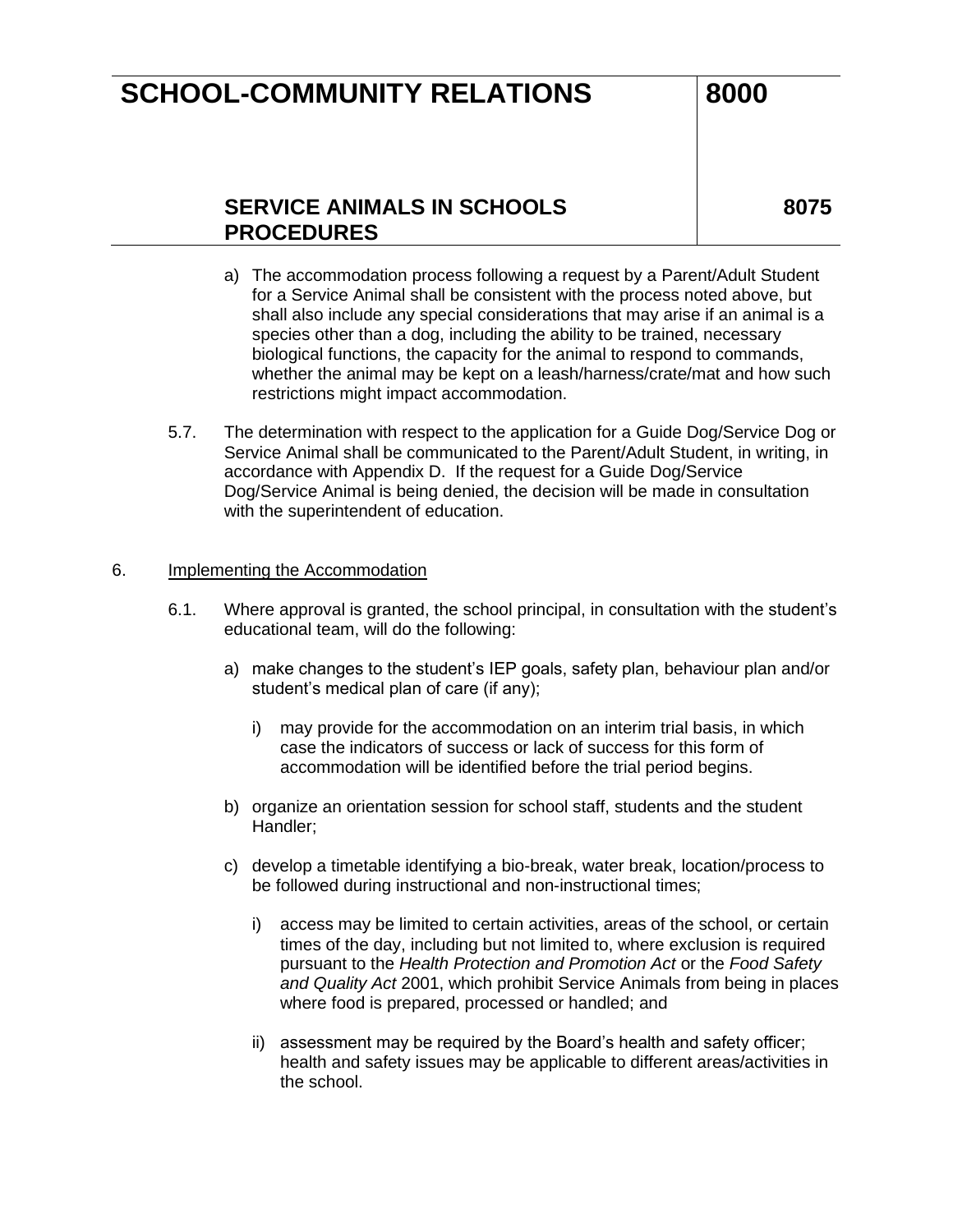### **SERVICE ANIMALS IN SCHOOLS PROCEDURES**

**8075**

- d) develop emergency procedures to include: a fire exit plan, lockdown plan, evacuation plan;
- e) notice to the community and leasers for e.g., day care centres, via a letter to parents and leasers; posting on the school's website/social media; presentation by the trainer of the Guide Dog/Service Dog during a school council meeting or association supporting the use of the Service Animal; signage on the school's front door, gymnasium and library doors; communication to potential occasional staff accepting a position where the Guide Dog/Service Dog or Service Animal may be providing service to the student;
- f) student assembly for introduction and orientation regarding the Guide Dog/Service Dog or Service Animal;
- g) arrangements for transportation of the Guide Dog/Service Dog or Service Animal to and from school, if necessary;
	- i) if the Guide Dog/Service Dog or Service Animal will be accompanying the student on a school vehicle, inquiries must be made regarding competing rights, the transportation plan must specify where the Guide Dog/Service Dog or Service Animal and student will be located; the vehicle shall have a sticker/sign identifying that the presence of a Guide Dog/Service Dog or Service Animal is on board;
	- ii) documentation about Guide Dog/Service Dog or Service Animal will be included with the route information so that new or substitute bus drivers are aware of the Guide Dog/Service Dog's or Service Animal's presence; and
	- iii) specialized transportation shall *not* be provided solely for the purpose enabling the Guide Dog/Service Dog or Service Animal to travel to and from school with the student.

### 7. Continuous Assessment

7.1. A review of the effectiveness of the Guide Dog/Service Dog or Service Animal in supporting the student's learning goals shall be undertaken as part of each review of the student's IEP, in the event of a violent incident report, and as otherwise deemed necessary by the principal.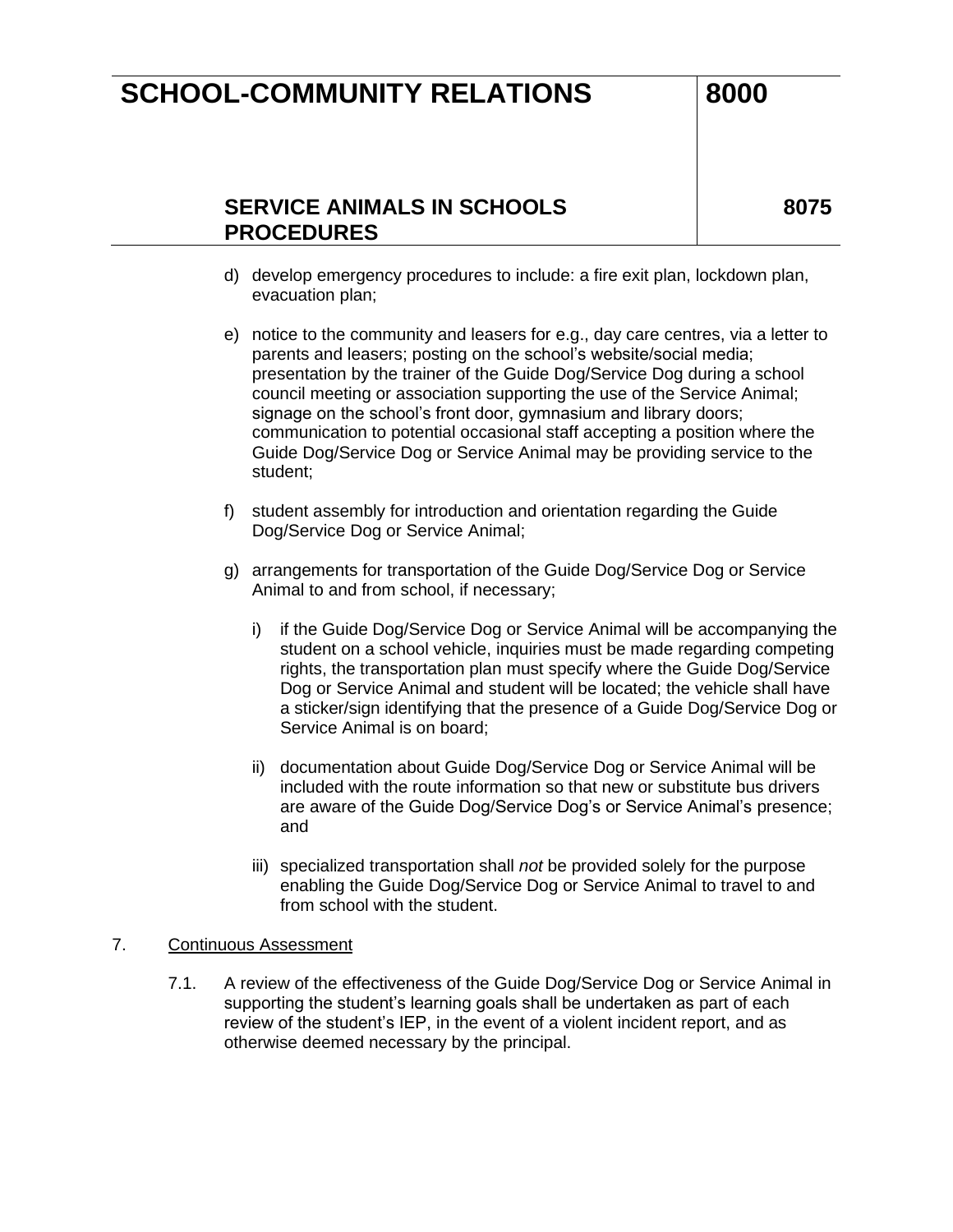### **SERVICE ANIMALS IN SCHOOLS PROCEDURES**

**8075**

- 7.2. Approval may be revoked at any time by the principal if:
	- a) there are concerns for the health and safety of students, staff or the Guide Dog/Service Dog or Service Animal;
	- b) there is behaviour that is disruptive or aggressive, including making noise, failing to follow commands, growling or nipping. In the event, that this behaviour occurs, the Handler will be required to remove the Guide Dog/Service Dog or Service Animal from the classroom immediately and the student's Parent will be called to pick up the Guide Dog/Service Dog or Service Animal from the school. Alternative options for accommodation will be discussed;
	- c) there has been a change to the student's circumstances or disability-related needs, which had supported the original approval or a change to the needs of students/staff such that there is a new competing right; or
	- d) the Board, in its discretion, determines that the accommodation is not effective for the student's demonstrated disability-related learning needs or acts of daily living while at school or a school-related activity.

#### 8. Records

- 8.1. A copy of the application and confirmation of approval, as well as any other relevant documents supporting the accommodation, shall be retained in the student's Ontario Student Record.
- 8.2. The Board shall be required to collect, use and disclose the personal information of the student in order to fulfill the accommodation process. Notice of the collection, use and disclosure must be provided to the Parent/Adult Student. Efforts should be made to limit the personal information to only that which is necessary.
- 8.3. The Board is required, pursuant to *PPM 163 School Board Policies* on Service Animals, to collect information regarding the implementation of the policy and procedures regarding Guide Dogs and Service Animals, including:
	- a) total number of requests for students to be accompanied by Guide Dog/Service Dog or Service Animal;
		- i) whether requests are for elementary or secondary school students;
		- ii) the student's grade; and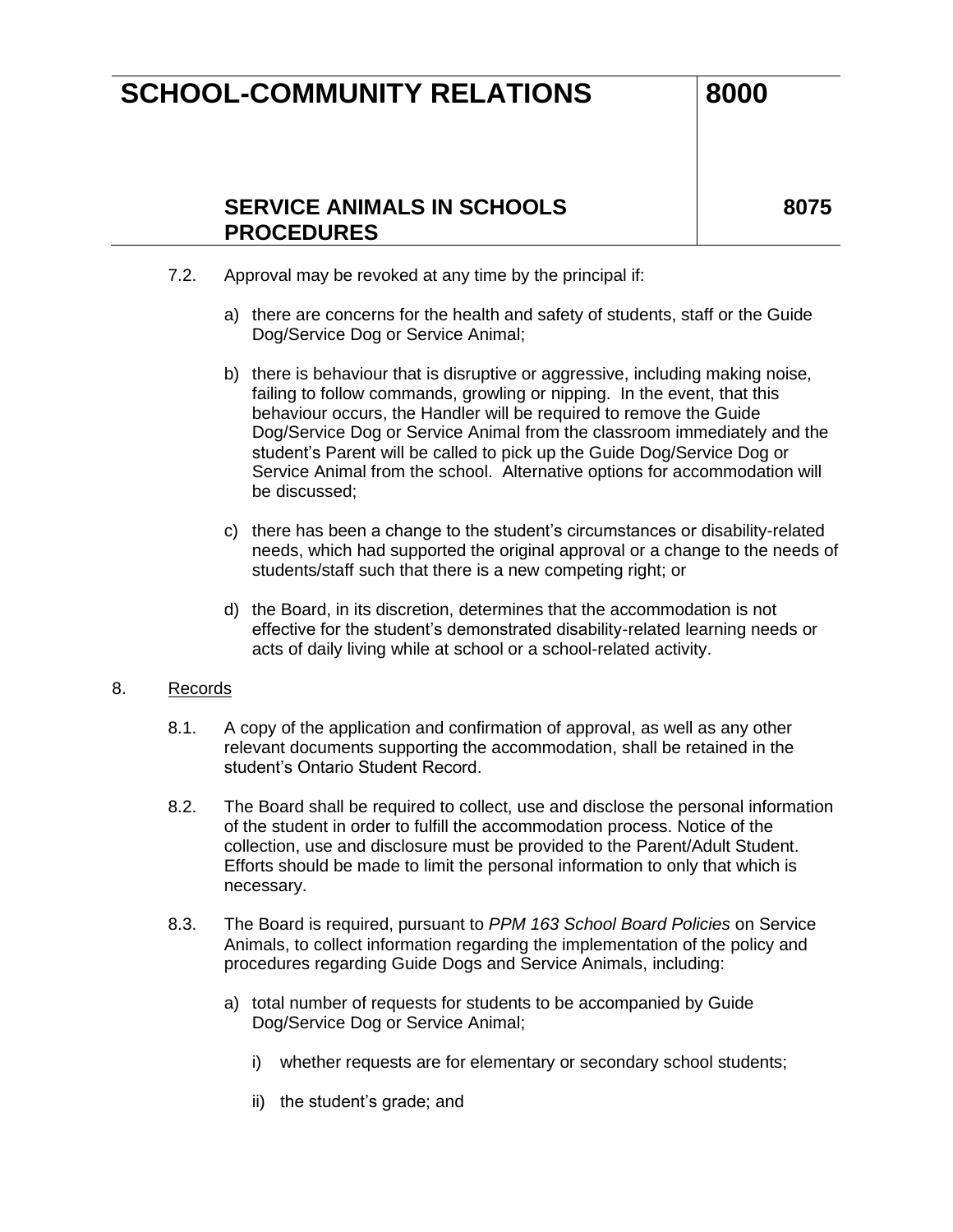### **SERVICE ANIMALS IN SCHOOLS PROCEDURES**

**8075**

- iii) whether the student is the Handler.
- b) the number of requests approved and denied;
	- i) if denied, the rationale for the decision, including a description of other supports and/or services provided to the student to support their access to the Ontario Curriculum;
	- ii) species of Service Animals requested and approved; and
	- iii) types of needs being supported (e.g., medical, physical, emotional).

The Board will report to the Ministry of Education, upon request, regarding activities related to the policy and data collected. The data will inform policy review at the Board.

9. Food Areas

Regulation 493/17, of Ontario's *Health Protection and Promotion Act*, allows Guide Dogs/Service Dogs and Service Animals in areas where food is served, sold, and offered for sale.

Steps should be taken to ensure that Guide Dogs/Service Dogs and Service Animals in school cafeterias, or areas where students are consuming food, are not disruptive and do not eat student food.

No animals are permitted in areas where food is prepared, processed, or handled such as the kitchen of the school cafeteria or the hospitality classroom.

#### 10. Related Forms and Letters

#### **Forms**

Appendix A Application Request for Guide Dog/Service Dog Appendix B Application Request for Service Animal Appendix C Principal's Checklist for Guide Dog/Service Dog

#### **Letters**

Appendix D Sample Letter to Employees & School Permit Holders\* Sample Letter to the School Community\* Sample Letter to the Parents of Students on the School Bus\* Sample Letter to the Parents of Students in the Class(es)\* Sample Letter Approving the Guide Dog/Service Dog/Service Animal